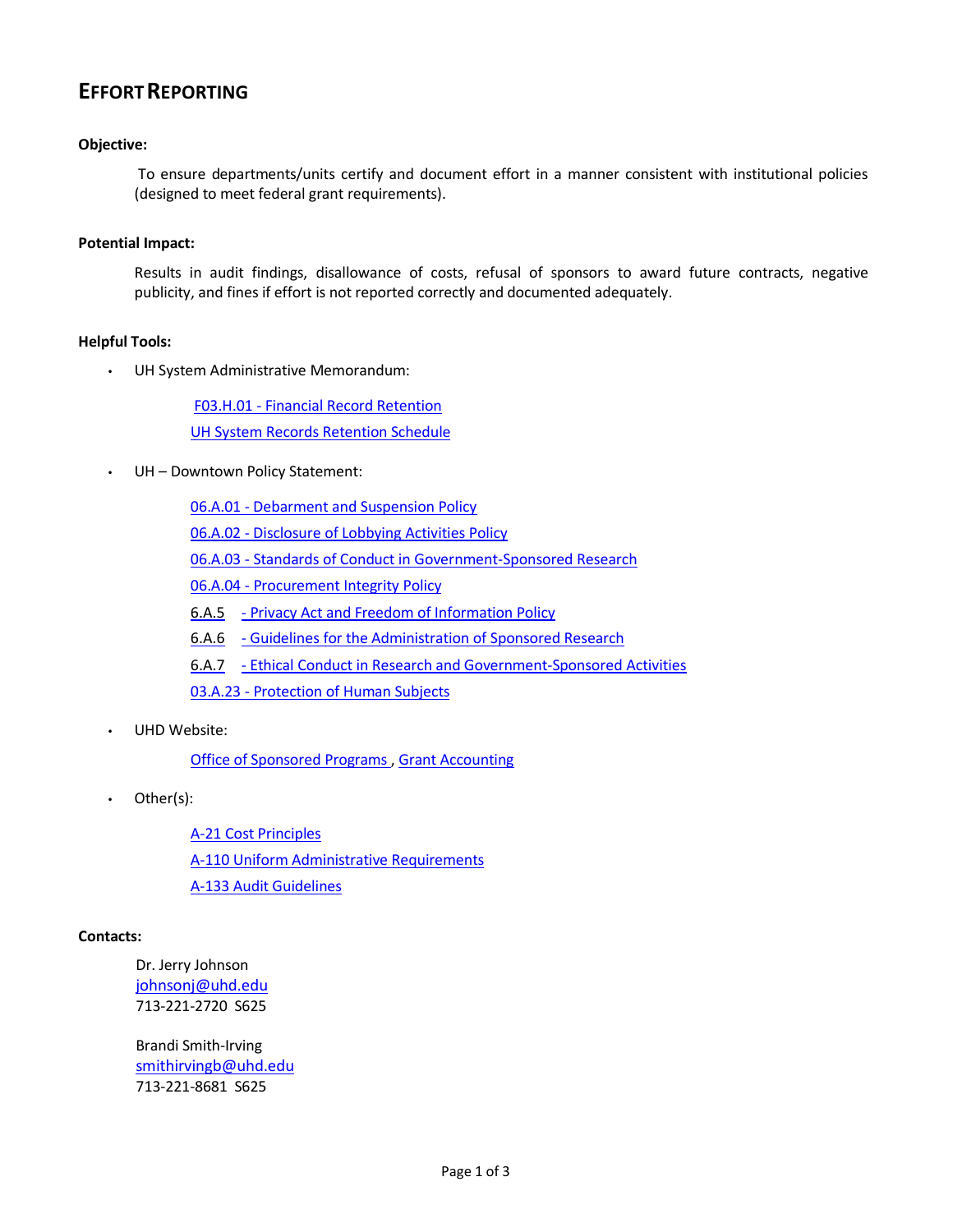#### **Frequently Observed Weaknesses/Deficiencies:**

- Effort certified based on funding availability or established project budgets rather than actual work performed.
- Signed certifications inconsistent with effort as reported in the effort reporting system.
- Certifications not filed and retained as required.
- Mathematical errors on effort certifications.
- Verification that all required individuals are certified each month.
- Timely submission.

#### **Best Business Practices:**

- 1. Designate an individual responsible for coordination of the effort certification process. This individual should understand the concept and importance of the effort reporting process and assist individuals with certifying accurately.
- 2. Ensure individuals certifying understand the entire nature and implications of the effort reporting process and have received adequate training.
- 3. Ensure effort certified represents actual/true work performed by the employee.
- 4. Establish and document a methodology/basis for determining what percentage of an individual's time is reported where, consistent with job expectations as outlined in appointment letters and position descriptions.
- 5. Ensure effort reports on grants are signed by the principal investigator and represent final effort as reflected in the effort reporting system.
- 6. Ensure any changes to preliminary certifications are initialed or final certifications printed and signed.
- 7. Address any errors and/or discrepancies associated with effort in a timely manner. (If detected untimely, changes may not be allowed by Sponsored Program Agreement.)
- 8. Ensure all effort certifications on grants are maintained for three years after the end of the grant.

**Case Scenario:** Agreement A is a deliverables based contract which includes a personnel budget for Dr. Smith and requires Dr. Smith to go out of town as needed. Dr. Smith also has other obligations to cover as a part of his faculty duties. One month, Dr. Black covers Dr. Smith's faculty obligations while he is out of town performing work for the contract. Dr. Black's effort for that month is charged to the deliverables based contract because it indirectly supports the purpose/fulfillment of the contract. Is this appropriate or allowable?

**Case Scenario Answer:** No, this is not appropriate nor allowable. This is indirect effort and only effort directly related to accomplishing the work of the project should be charged to the project.